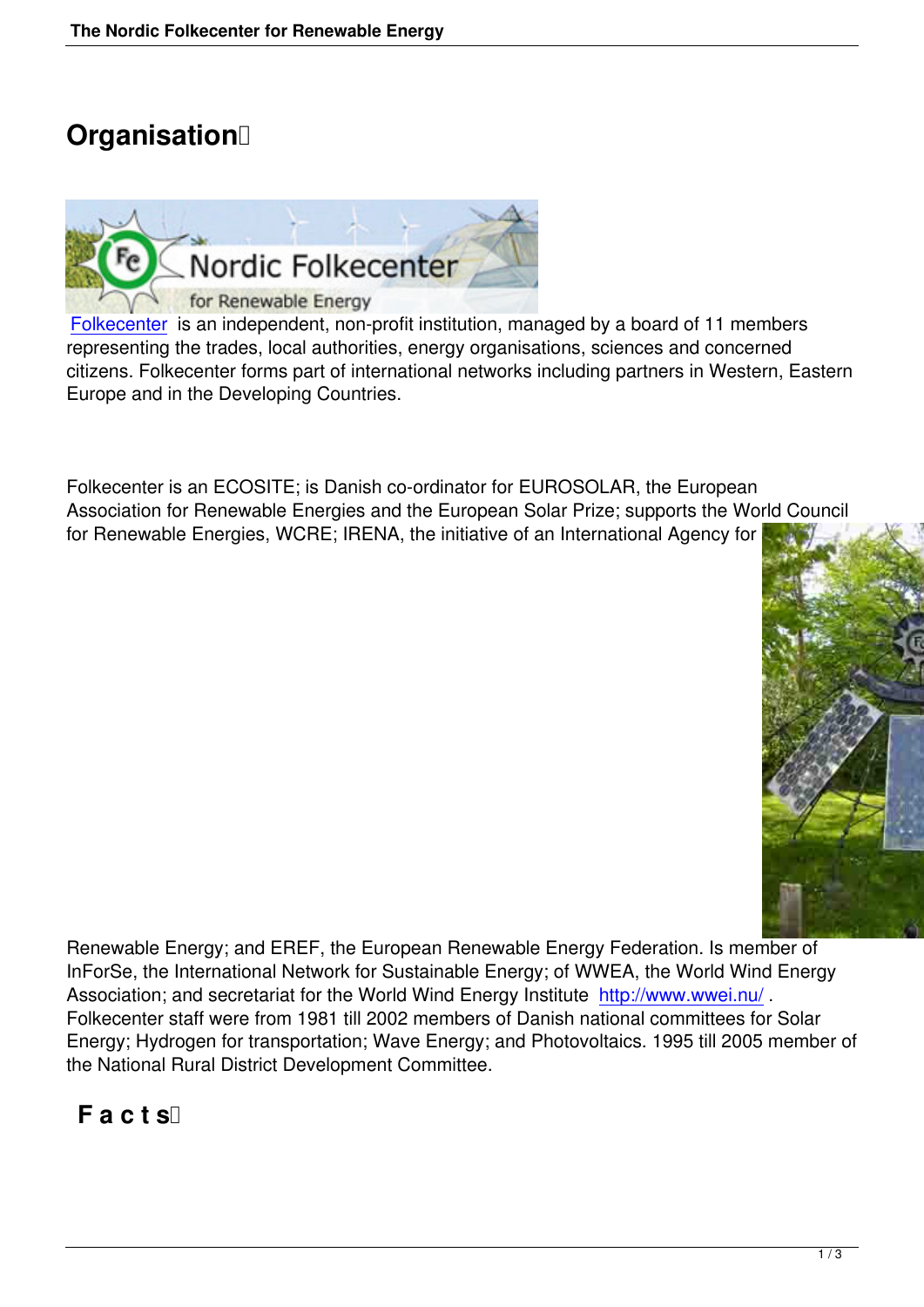## **Objectives:**

Research & development, testing and implementation for innovation within the renewable energies and other environmental technologies, with small and medium size enterprises as special target groups.

## **Premises & Location:**

4.000 square metres of buildings including offices, workshops, exhibitions, training centre, etc. Test stations for wave energy machines and windmills up till 30 KW. Owns 8 hectares of diverse land with rolling hills, close to historical sites from the Bronze Age and the Viking period. From our windows we enjoy scenic views overlooking Skibsted Fjord and western Limfjord.

# **Demonstration plants:**

10 different types of windmills from 0.2 to 525 KW; 12 solar cell installations; 10 different solar heating plants; wind-hydrogen production and filling station; plant oil laboratory for transport; 4 green wastewater treatment plants; dike pond system; cars running on plant oil or hydrogen produced from wind energy. Exhibition of historical types of windmill nacelles and components, wave energy prototypes and world's largest collection of windmill blades from 1 metre to 31 metres long.

# **Special buildings:**

Plus Energy House; Biodome; Underground House; Straw Bale House; Solar Barn.

#### **Geography:**

In Thisted Kommune (municipality), by Skibsted Fjord, between Struer and Thisted.

#### **Staff:**

6-10 employees and 3-4 trainees.

# **Projects:**

Within renewable energy for transportation, solar energy, and biomass in Denmark and abroad.